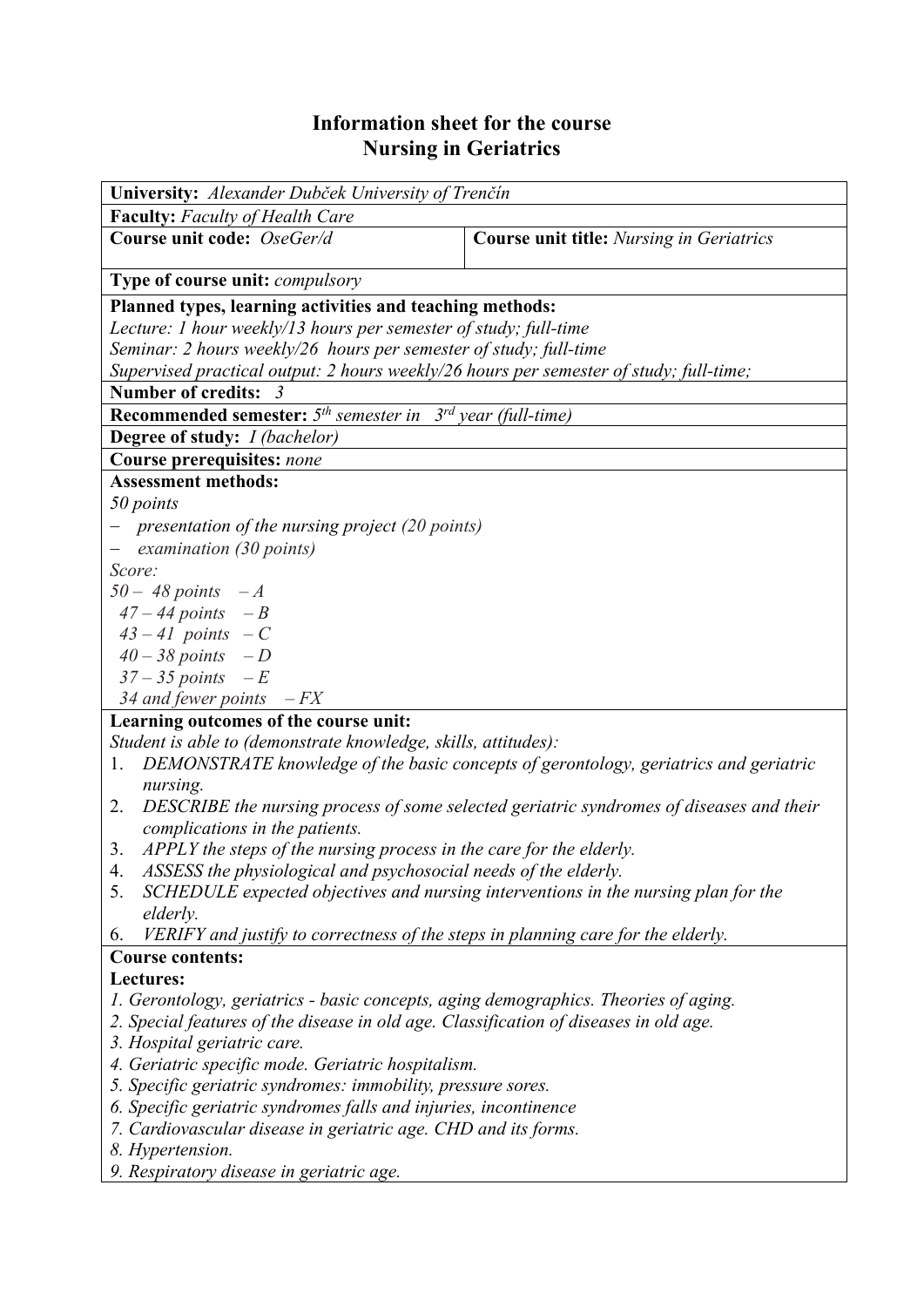*10. Diseases of the gastrointestinal tract in the geriatric age.* 

*11. Diseases of the urinary system in geriatric age: inflammatory disease, renal insufficiency.* 

*12. Musculoskeletal diseases in geriatric age: inflammatory.* 

*13. Musculoskeletal diseases in geriatric age: degenerative.* 

## **Seminars:**

*1. Basic concepts of gerontological nursing. Characteristics, objectives and tasks of gerontological nursing.* 

*2. History of geriatric nursing in our country and in the world.* 

*3. Management of geriatric nursing. Ambulatory, inpatient medical care.* 

*4. Specifics of the nursing process in geriatric patients (assessment, diagnosis, planning, implementation, evaluation).* 

*5. Adaptation, maladaptation, communication and the specifics of geriatric age.* 

*6. Nursing care, nursing process and their specificities in geriatric patients with immobility, incontinence and decubitus.* 

*7. Nursing care, nursing process and their specificities in geriatric patients with impending crashes.* 

*8. Specifics of nursing care of geriatric patients with coronary heart disease (nursing process). 9. Specifics of nursing care and the nursing process of geriatric patients with hypertension* 

*(nursing process).* 

*10. Specifics of nursing care and the nursing process of geriatric patients with respiratory diseases - pneumonia, chronic bronchitis (nursing process).* 

*11. Specifics of nursing care and the nursing process of geriatric patients with renal insufficiency (nursing process).* 

*12. Specifics of nursing care and the nursing process of geriatric patients with osteoarthritis (nursing process).* 

*13. Specifics of nursing care and the nursing process of geriatric patients with osteoporosis (nursing process).*

## **Recommended of required reading:**

- 1. *HEGYI, L., KRAJČÍK, Š.: 2004. Geriatria pre praktického lekára. 1. vyd. Bratislava: Herba spol. s. r. o., 2004. 298 s. ISBN 80-89171-06-0*
- 2. *HEGYI, L., KRAJČÍK, Š.: 2010. Geriatria. Bratislava: Herba spol. s. r. o.,2010. 608 s. ISBN 978-80-89171-73-6*
- 3. *KRAJČÍK, Š.: 2005. Geriatria. Trnava: Slovac Academic Press, spol. s. r. o., 2005. 82 s. ISBN 80-88908-68-X*
- 4. *POLEDNÍKOVÁ, Ľ. Et al. 2006. Geriatrické a gerontologické ošetrovateľstvo. 1. vyd. Martin: Osveta, 2006. 216 s. ISBN 80-8063-208-1*
- 5. *NÉMETH, F. 2009. Geriatria a geriatrické ošetrovateľstvo. Martin: Osveta, 2009.193 s. ISBN: 978-80-80633-14-1*
- 6. *HEGYI, L.: 2005. Klinické a sociálne aspekty ošetrovania starších ľudí. Trnava: Slovac Academic Press, spol. s. r. o., 2005. 128 s. ISBN 80-88908-80-9*
- 7. *KALVACH, Z. et al. 2004. Geriatrie a gerontológie.1. vyd. Praha: Grada, 2004. ISBN 80- 247-0548-6*
- 8. *Prevence pádů ve zdravotnickém zařízení, preložil MUDr. Radim Vyhnánek, 2007, Grada publishing, a.s. 172 s. ISBN 978-80-247-1715-9*
- 9. *TOPINKOVÁ, E., NEUWIRTH, J.: 1995. Geriatrie pro praktického lékaře. Praha: Grada Publishing 1995. ISBN 80-7169-099-6*
- 10. *TOPINKOVÁ, E.: 2005. Geriatrie pro praxi. Praha: Galén, 2005. 27O s. ISBN 80-7262- 365-6*
- 11. *KOCIOVÁ, K., PEREGRINOVÁ, Z.: 2003. Fyzioterapia v geriatrii. Martin: Osveta, 2003. 63 s.*